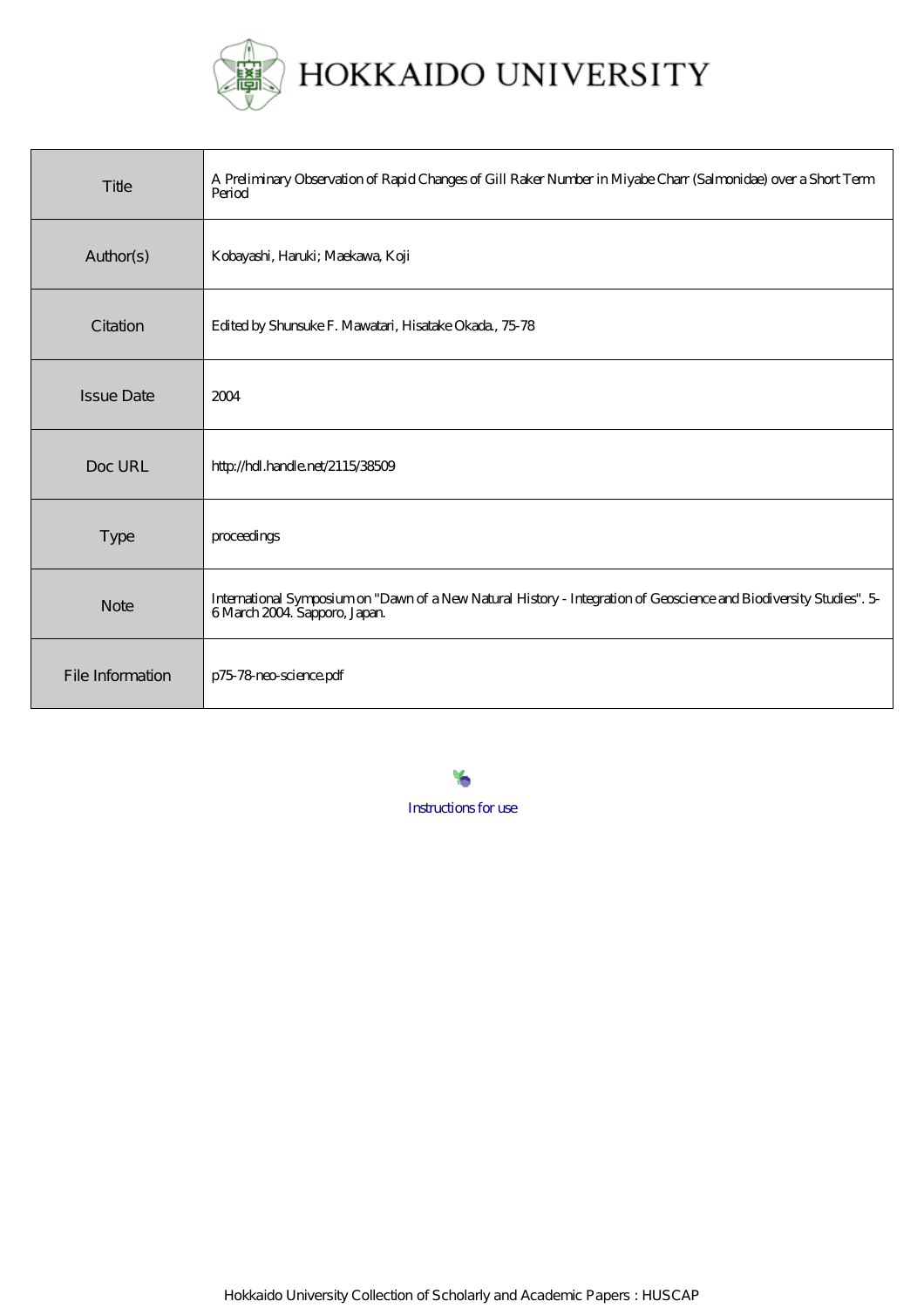# A Preliminary Observation of Rapid Changes of Gill Raker Numb in Miyabe Charr (Salmonidae) over a Short Term Peri

Haruki Kobayashi and Koji Maekawa

Field Science Center for Northern Biosphere, Hokkaido University, Sapporo 060-0809, Japan

## ABSTRACT

We present a preliminary discussion of a case study that is underway to examine whether gill raker number of Miyabe charr (Salvelinus malma miyabei) on Hokkaido, Japan is undergoing a rapid adaptive response to changing environmental conditions. The study involves two populations, one in Shikaribetsu Lake and the other in the Torizaki River. Preliminary data based on museum specimens and recently collected material suggest a rate of increase in gill raker number in the Shikaribetsu Lake population over the past 60 years that is an order of magnitude greater than the estimated average rate of increase since the population became isolated about 10,000 years ago. Conversely, gill raker number in the Torizaki population has decreased since introduction about 30 years ago. We discuss both microevolution and phenotypic plasticity in relation to the observed changes. We emphasize the importance of natural history collections to the study of microevolution.

Keywords: Changing environment, Rapid evolution, Microevolution, Miyabe charr

#### INTRODUCTION

Artificial introduction of new competitors or food resources, or the introduction of a native species from an original habitat into new habitats, may induce changes in both the food habits of the native species and its morphological characters related to feeding [e.g., 1]. Grant [2] and Grant and Grant [1] indicated that the beak shape of Darwin's finch inhabiting in the Galapagos Islands changed after a drastic reduction of or increase in seed abundance. When the lizard *Anolis sagrei* was exposed to new environmental conditions or transplanted into new habitats, the length of legs changed rapidly in response to the new habitat [3]. These changes may fluctuate with changing environmental conditions over a short-term period (so-called microevolution) by natural selection, sexual selection, or sometimes genetic drift [4].

In fishes, the potential for microevolutionary changes, in response to environment, in gill raker number and length has been demonstrated by many researchers [e.g., 5]. Gill rakers act as a comb-like filter to sieve food items. A low number of gill rakers with large spaces is effective for feeding on large food items, whereas a high number of gill rakers with narrow spaces is effective for trapping small items. The number of gill rakers appears to change drastically under fluctuating environmental conditions or under competition with a closely related species, adapting to optimal selection of prey size [e.g., 6]. However, we lack a comprehensive understanding of the process of this change.

Here we review a preliminary case study that uses historical and recently collected specimens of Miyabe charr to investigate whether morphological characters of this fish have changed in response to changing environmental conditions. We demonstrate

Mawatari, S. F. & Okada, H. (eds.), Neo-Science of Natural History: Integration of Geoscience and Biodiversity Studies, Proceedings of International Symposium on "Dawn of a New Natural History - Integration of Geoscience and Biodiversity Studies", March 5-6, 2004, Sapporo, pp. 75-78.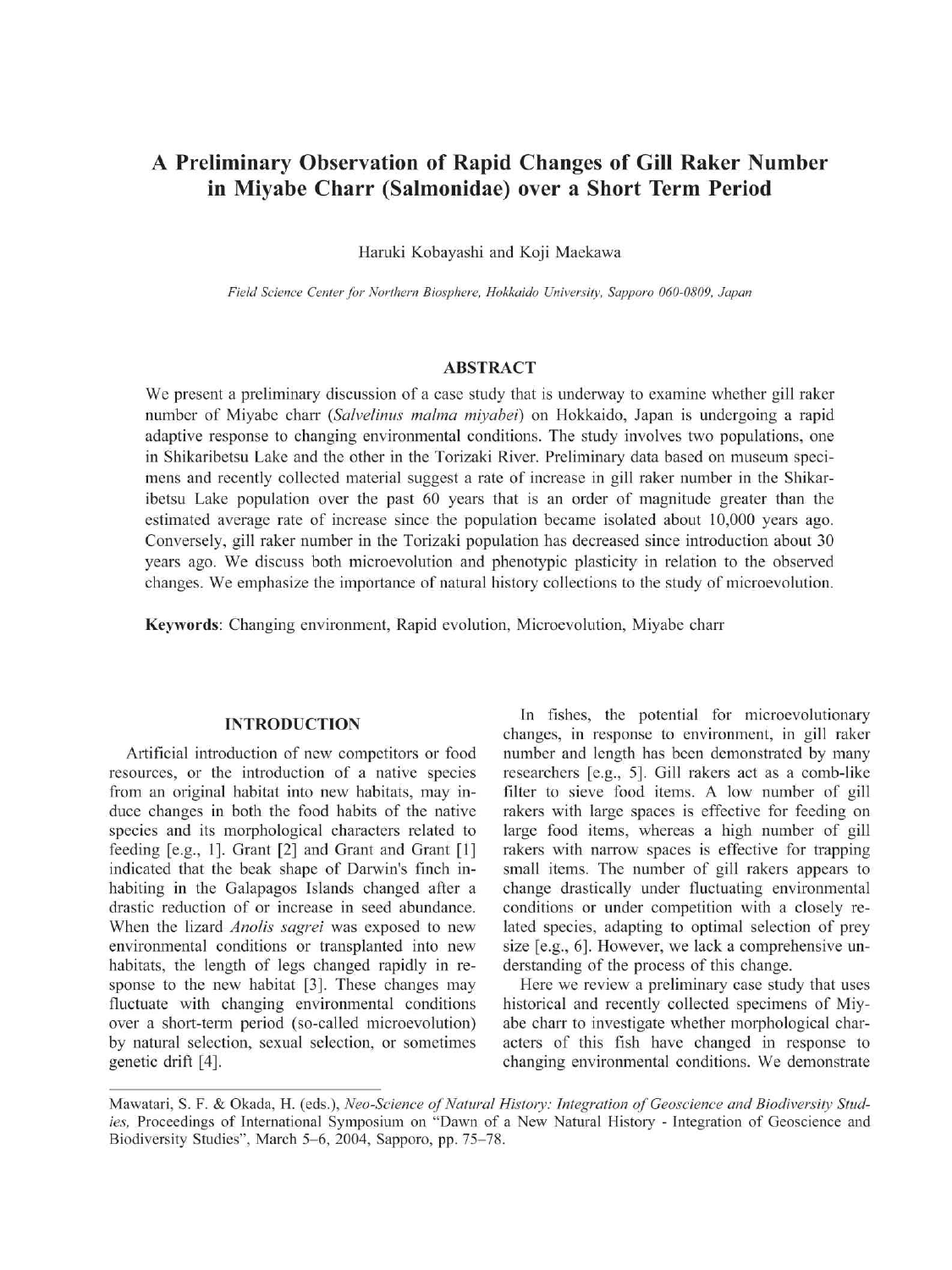how specimens that have been preserved in museum and university collections for long periods can play an important role in this type of study.

## OBSERVATIONS, INTERPRETATION AND DISCUSSION

Miyabe charr (Salvelinus malma miyabei) inhabits Shikaribetsu Lake, Hokkaido, Japan as the only native fish in the lake, where it is a plankton feeder [7]. A subspecies of Dolly Varden (S. malma malma), Miyabe Charr (S. malma miyabei) has been declared a natural monument by the Hokkaido Government. Our mitochondrial analysis indicates that this charr derived from an anadromous population of Dolly Varden and has been landlocked in the lake for probably around 10,000 years (Yamamoto et al., unpublished). Mivabe charr has a higher number of gill rakers than any other populations of Dolly Varden, which are typically piscivorous. Thus, gill raker number has apparently increased in the charr over the past 10,000 years, possibly to allow for greater plankton retention efficiency [7]. During the last 50 years, however, various fishes (salmonids and planktivorous fishes) were introduced into the lake. Artificial introduction of new competitors or food resources may induce changes in both the food habits of Miyabe charr and its morphological characters related to feeding.

To determine whether gill raker number has increased in Miyabe charr since 1940, we examined specimens from the Hokkaido University Forest Museum, Hokkaido University Fisheries Museum, and a laboratory at Kyushu University, collected between 1940 and 1986. We also collected specimens from the lake after 2000. Unfortunately, the oldest specimens, collected in the 1930s, have not been found. These were reported by Oshima (1965) as a new species, Salvelinus miyabei (named in memory of the late professor emeritus Kingo Miyabe, one of the most famous professors of Hokkaido University). These specimens may have been lost.

Another population of Miyabe charr exists that was introduced upstream of a natural fall in the Torizaki River, southern Hokkaido in 1974 and 1981. The fall prevents migration of any other charr and trout upriver, so that the introduced population of Miyabe charr has remained genetically isolated. The main food of the charr in the river is likely insects, which are large compared to the plankton fed upon by the source population in Shikaribetsu Lake (Kobayashi and Maekawa unpublished). Thus, this introduced population provides a good opportunity to

determine whether a rapid decrease in gill raker number has occurred as an adaptive response to feeding on insects. We collected Miyabe charr in the Torizaki River in 1995 ( $N = 40$ ) and 2001 ( $N = 50$ ) to compare gill raker number of the introduced population to that in the source population 21-27 years previously (Shikaribetsu Lake, 1974,  $N = 31$ ).

The gill raker number of Miyabe charr increases rapidly up to 60-70 mm in fork length and thereafter remains constant with no sexual dimorphism [7]. Therefore, we used only specimens over 100 mm in fork length, and counted all the gill rakers of the first gill arch using a microscope. (Fig. 1).

A linear regression analysis revealed that gill raker number has changed at a rate of 0.011 gillrakers/year over the past 60 years (randomization test, P < 0.01, Kobayashi and Maekawa, unpublished). This may reflect rapid evolution due to recent environment changes in the lake caused by fish introductions. It is a much higher rate than that calculated assuming a constant rate of change over the past 10,000 years or so since the Miyabe charr became isolated from sister populations of Dolly Varden. Mean gill raker number in Miyabe Charr is five more than in Dolly Varden [7]. If the ancestral population of Miyabe charr originally had the same number of gill rakers as Dolly Varden (and also assuming that the number in Dolly Varden has changed little or not at all since isolation of Miyabe charr), then the rate of increase in Miyabe charr would have been five gill rakers in 10,000 years, or 0.0005 gill-raker/year. However, another explanation for an apparent recent increase in rate of change may be that gill raker number has fluctuated over time, and that the apparent recent rate increase is part of normal fluctuation around a long-term average.

The stomach contents of Miyabe charr in the lake did not appear to markedly differ before and after the fish introductions (the main food resource was zooplankton, Kobayashi and Maekawa unpublished). The number of gill rakers continues to increase with time since the last ice age as mentioned above (Kobayashi and Maekawa unpublished). In salmonid fishes, the sockeye salmon and the kokanee  $(On$ corhynchus nerka) have the highest number of gill rakers (the number  $= 33 - 44$ ) [6], and are adapted to feed on zooplankton. Furthermore, there are benthic and limnetic morphs in salmonids, with the former having fewer and shorter gill rakers than the latter [8]. In general, the gill raker number of fish is strongly heritable [6, 9]. Considering the gill raker number of other salmonid species, those of Miyabe charr may continue to change to stay optimal like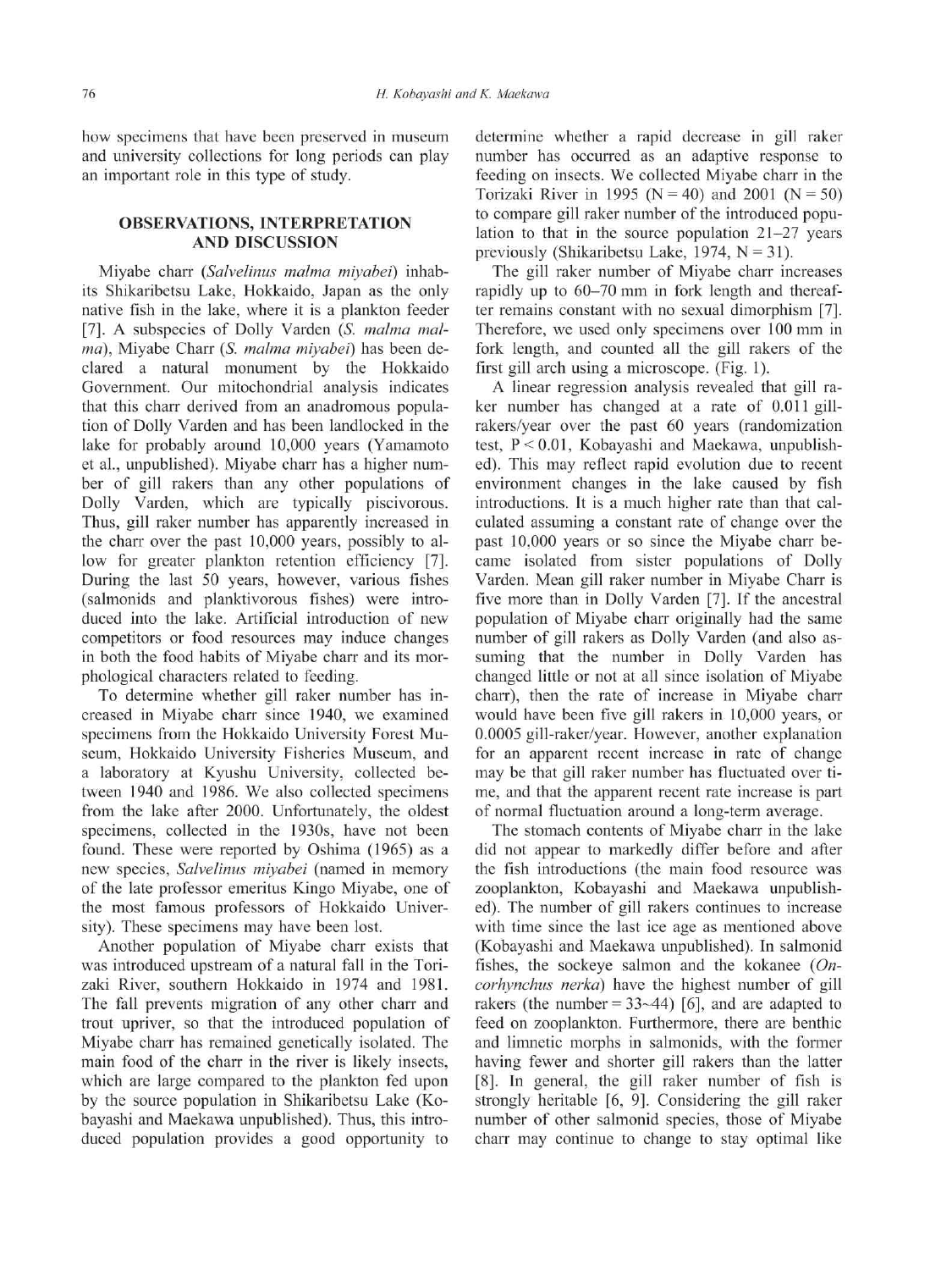

Fig. 1 Hypothetical process of change of the gill raker number after the last glacial age. The change in gill raker number may fluctuate slowly (slow evolution) or rapidly (rapid evolution) but increase on average (solid line). Dotted line represents relatively rapid rate of change compared to the long-term average.

other planktivorous salmonid fish such as sockeye salmon or kokanee [10]. Therefore, a possible consideration is that the higher the number of gill rakers, the higher the fitness by strongly depending on plankton as food, or being in competition with introduced planktivorous fishes.

The food items of Miyabe charr that were introduced into Torizaki River from Shikaribetsu Lake about 30 years ago consisted entirely of aquatic and/or terrestrial invertebrates. Surprisingly, a comparison between Torizaki River and Shikaribetsu Lake populations indicated that the number of gill rakers of the former population had decreased significantly (ANOVA,  $P < 0.05$ ), suggesting a rapid and adaptive response to the new habitat in this population of Miyabe charr (Kobayashi and Maekawa unpublished). It may be that the lower the number of gill rakers reflects a higher fitness in the presence of only large food items. This population may continue to decrease in gill raker number to that (about 22 on average) of stream-dwelling Dolly Varden in Hokkaido.

Phenotypic plasticity can be seen as a change in a character in response to the current environmental conditions [e.g., 11]. For example, quick response in gill raker structure in roach may be an adaptation to deal with the rapid population dynamics of zooplankton [12]. The rapid change in the number of gill rakers of salmonid or other fishes may be due to

phenotypic plasticity effected, for instance, by an environmental change such as change in water temperature or temporal variation in resource conditions [12, 13]. In our study, we observe phenotypic change without documenting genetic and environmental components of that change. Therefore, we cannot distinguish between genetic change and environmentally induced phenotypic change. We may conduct a common garden experiment in the future. This experiment will give us important information about not only phenotypic plasticity but also the correlation between fitness and the number and heritability of gill rakers in Miyabe charr.

Here, we would like to emphasize the importance of deposition in museums of many specimens of preserved living organisms, because these provide us good opportunities to examine evidence for microevolution. We also demonstrate the need that facilities and operation of the Hokkaido University Museum should be established as soon as possible.

### ACKNOWLEDGMENTS

We express our thanks to Hokkaido University Forest Museum, Hokkaido University Fisheries Museum, S. Kimura at Kyushu University and K. Shimoda for providing us many preserved specimens. We also thank the staff of Shikaoi Town Office and Shikaoi Fish Hatchery and all graduate students of